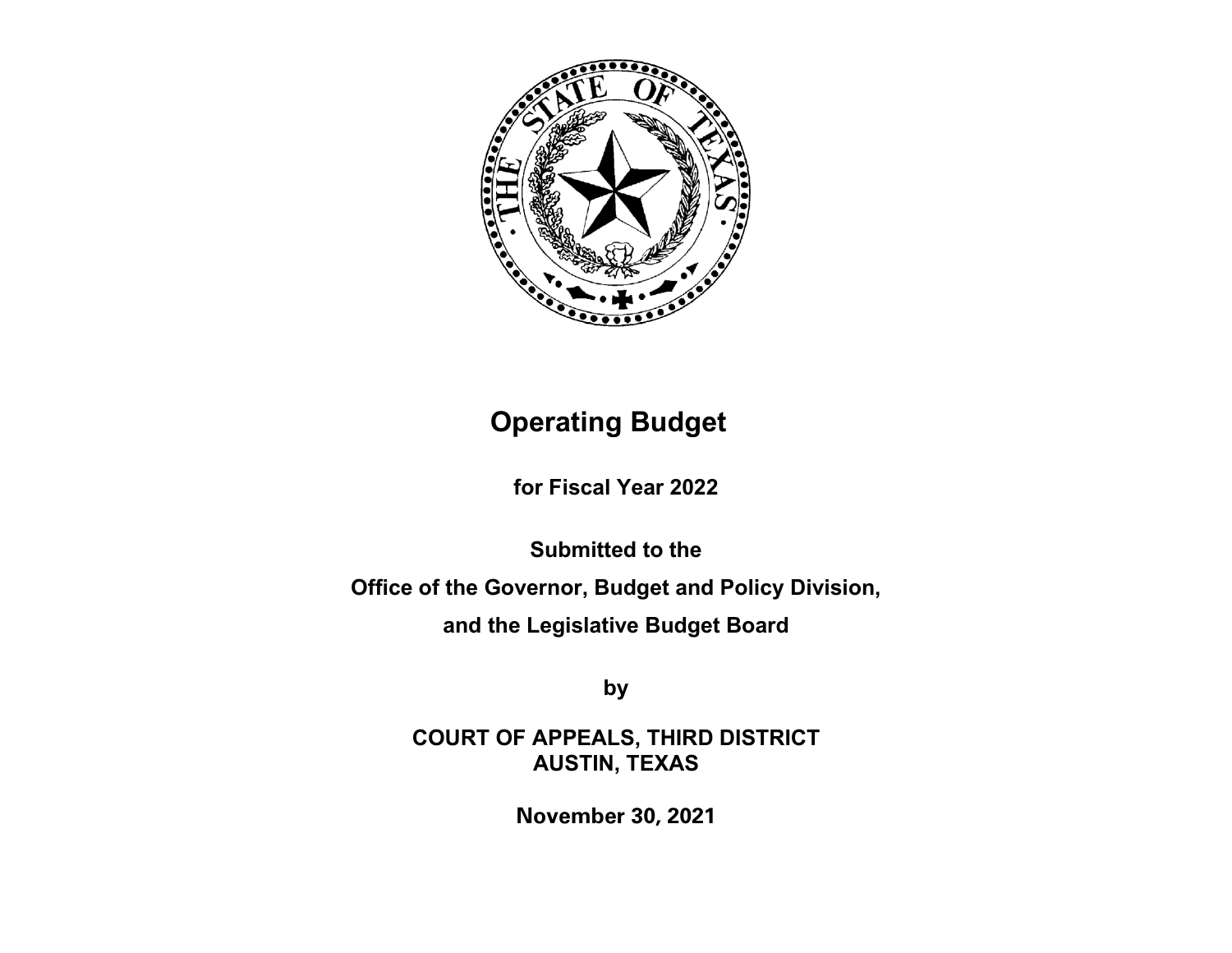# **TABLE OF CONTENTS**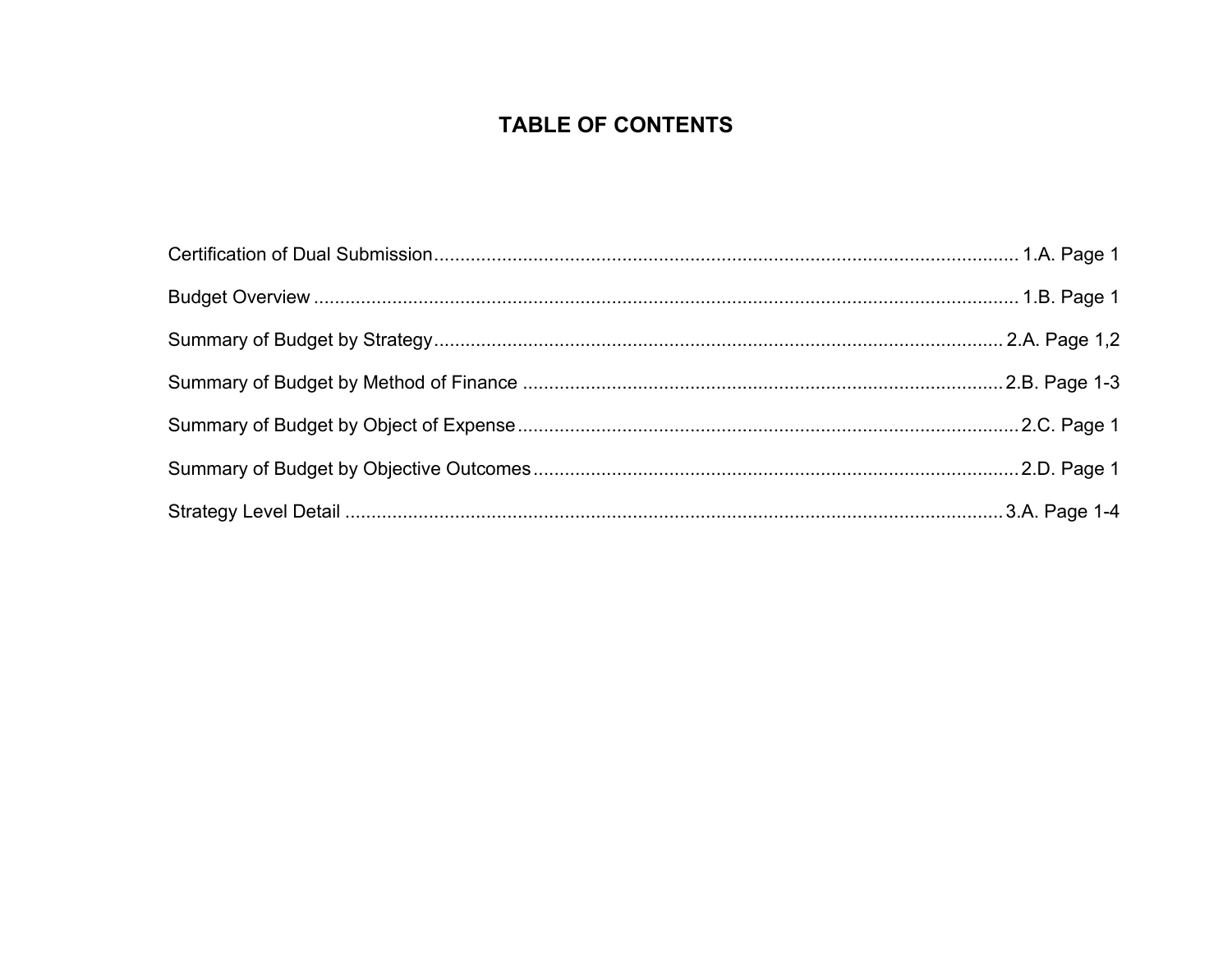

# CERTIFICATE

#### **Agency Name** THIRD COURT OF APPEALS

This is to certify that the information contained in the agency operating budget filed with the Legislative Budget Board (LBB) and the Office of the Governor, Budget and Policy Division, is accurate to the best of my knowledge and that the electronic submission to the LBB via the Automated Budget and Evaluation System of Texas (ABEST) and the PDF file submitted via the LBB Document Submission application are identical.

Additionally, should it become likely at any time that unexpended balances will accrue for any account, the LBB and the Office of the Governor will be notified in writing in accordance with Senate Bill 1, Article IX, Section 7.01, Eighty-seventh Legislature, Regular Session, 2021.

# **Chief Executive Office or Presiding Judge**

**Board or Commission Chair** 

Signature

Darlene Byrne **Printed Name** 

Chief Justice Title

Title

Signature

Printed Name

November 30, 2021 Date

Date

**Chief Financial Officer** 

Signaturé

Jeffrey D. Kyle **Printed Name** 

Clerk of the Court Title

November 30, 2021 Date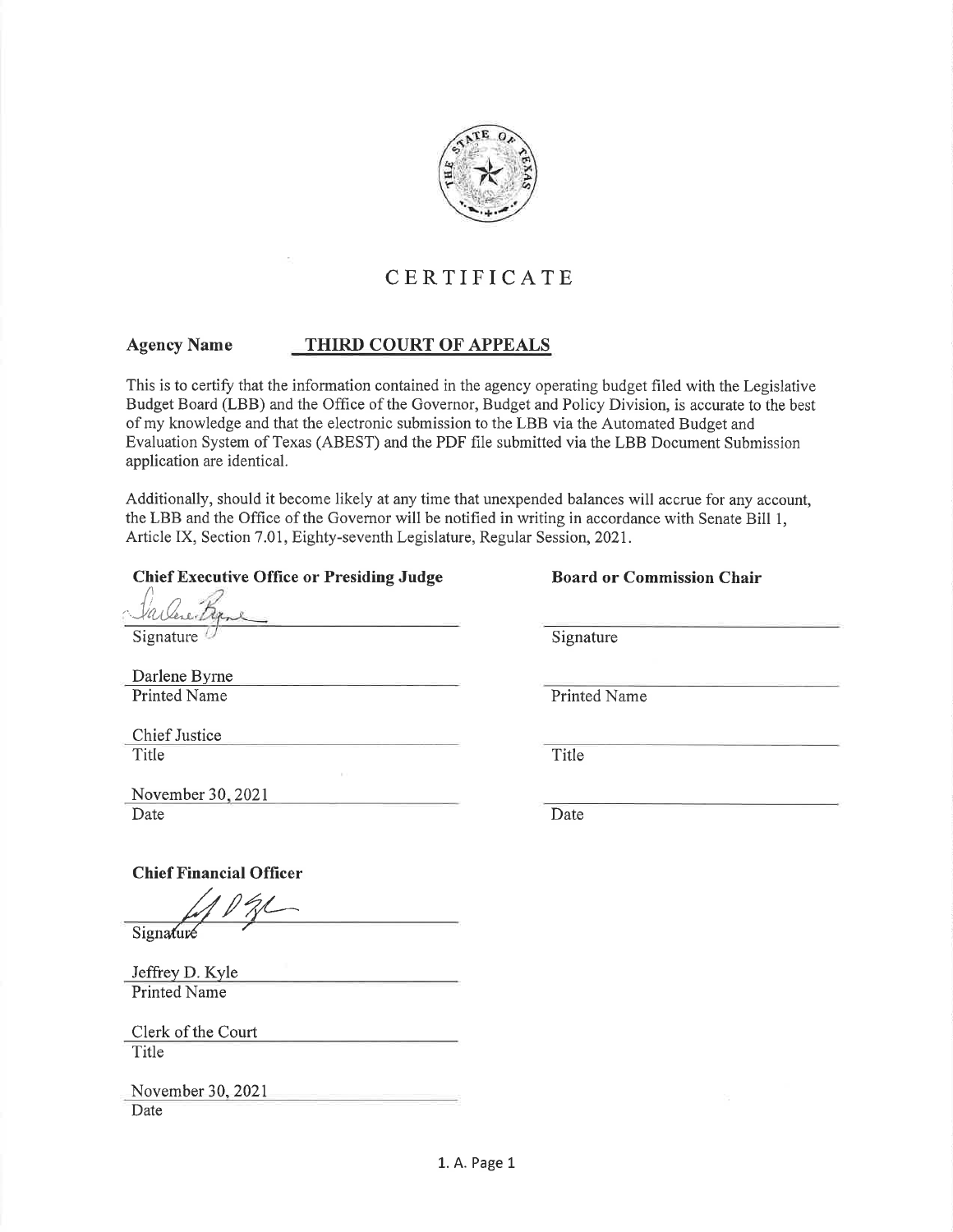# **Budget Overview**

# 87th Regular Session, Fiscal Year 2022 Operating Budget

Automated Budget and Evaluation System of Texas (ABEST)

|                                            |                              |           |      | 223 Third Court of Appeals District, Austin |      |      |                    |         |           |           |
|--------------------------------------------|------------------------------|-----------|------|---------------------------------------------|------|------|--------------------|---------|-----------|-----------|
|                                            | <b>GENERAL REVENUE FUNDS</b> |           |      |                                             |      |      | <b>OTHER FUNDS</b> |         | ALL FUNDS |           |
|                                            | 2021                         | 2022      | 2021 | 2022                                        | 2021 | 2022 | 2021               | 2022    | 2021      | 2022      |
| <b>Goal: 1. Appellate Court Operations</b> |                              |           |      |                                             |      |      |                    |         |           |           |
| 1.1.1. Appellate Court Operations          | 2,105,545                    | 2,086,854 |      |                                             |      |      | 42,636             | 47,000  | 2,148,181 | 2,133,854 |
| 1.1.2. Appellate Justice Salaries          | 862,194                      | 865,324   |      |                                             |      |      | 182,900            | 182,900 | 1,045,094 | 1,048,224 |
| <b>Total, Goal</b>                         | 2,967,739                    | 2,952,178 |      |                                             |      |      | 225,536            | 229,900 | 3,193,275 | 3,182,078 |
| <b>Total, Agency</b>                       | 2,967,739                    | 2,952,178 |      |                                             |      |      | 225,536            | 229,900 | 3,193,275 | 3,182,078 |
| <b>Total FTEs</b>                          |                              |           |      |                                             |      |      |                    |         | 31.3      | 32.0      |

 $\overline{\phantom{0}}$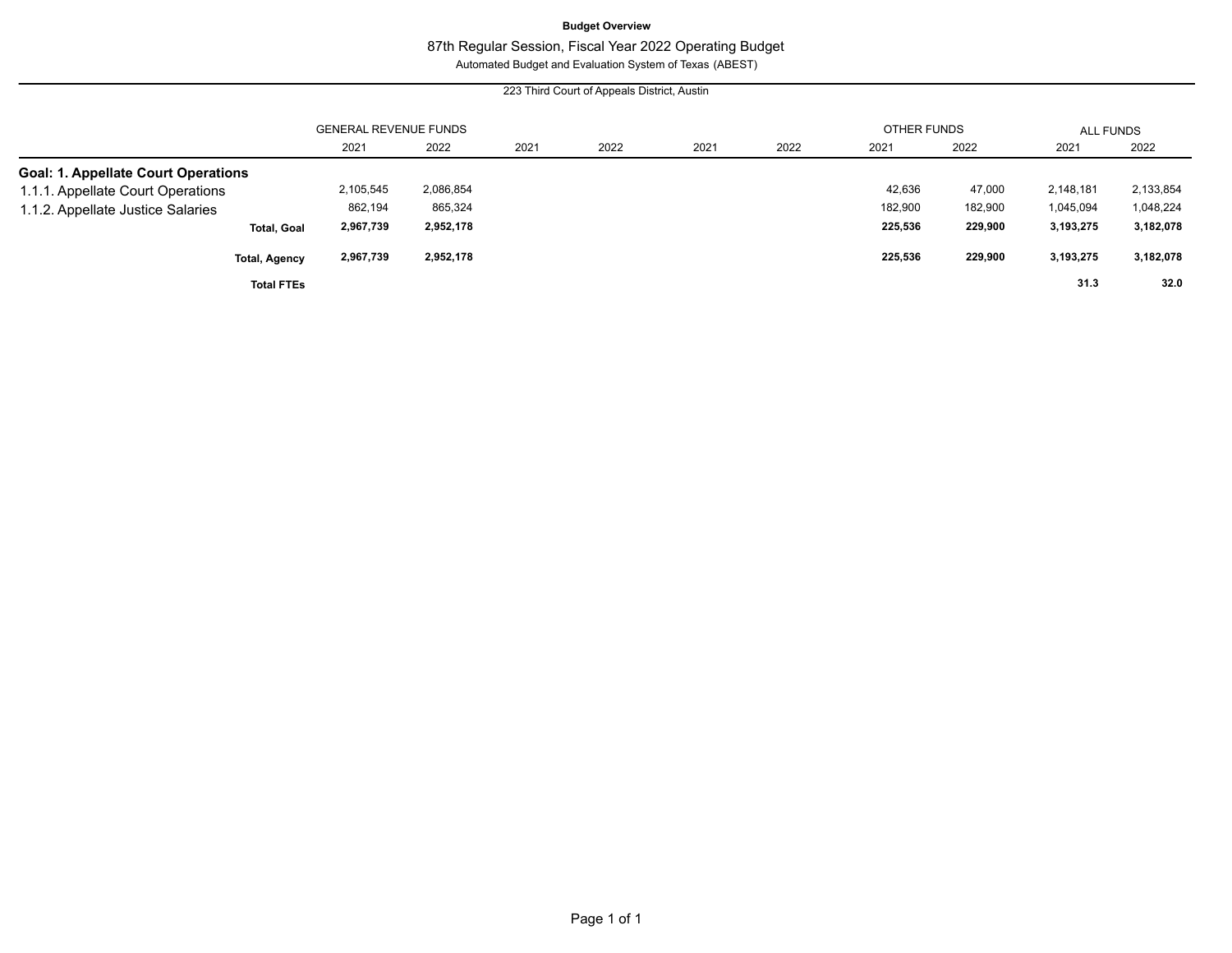TIME : **2:35:27PM** DATE : **11/19/2021**

### 87th Regular Session, Fiscal Year 2022 Operating Budget Automated Budget and Evaluation System of Texas (ABEST)

Agency code: **223** Agency name: **Third Court of Appeals District, Austin**

| <b>Goal/Objective/STRATEGY</b>    | <b>EXP 2020</b> | <b>EXP 2021</b> | <b>BUD 2022</b> |
|-----------------------------------|-----------------|-----------------|-----------------|
|                                   |                 |                 |                 |
| 1 Appellate Court Operations      |                 |                 |                 |
| <b>Appellate Court Operations</b> |                 |                 |                 |
| APPELLATE COURT OPERATIONS        | \$2,109,244     | \$2,148,181     | \$2,133,854     |
| 2 APPELLATE JUSTICE SALARIES      | \$1,038,834     | \$1,045,094     | \$1,048,224     |
| <b>TOTAL, GOAL 1</b>              | \$3,148,078     | \$3,193,275     | \$3,182,078     |
|                                   |                 |                 |                 |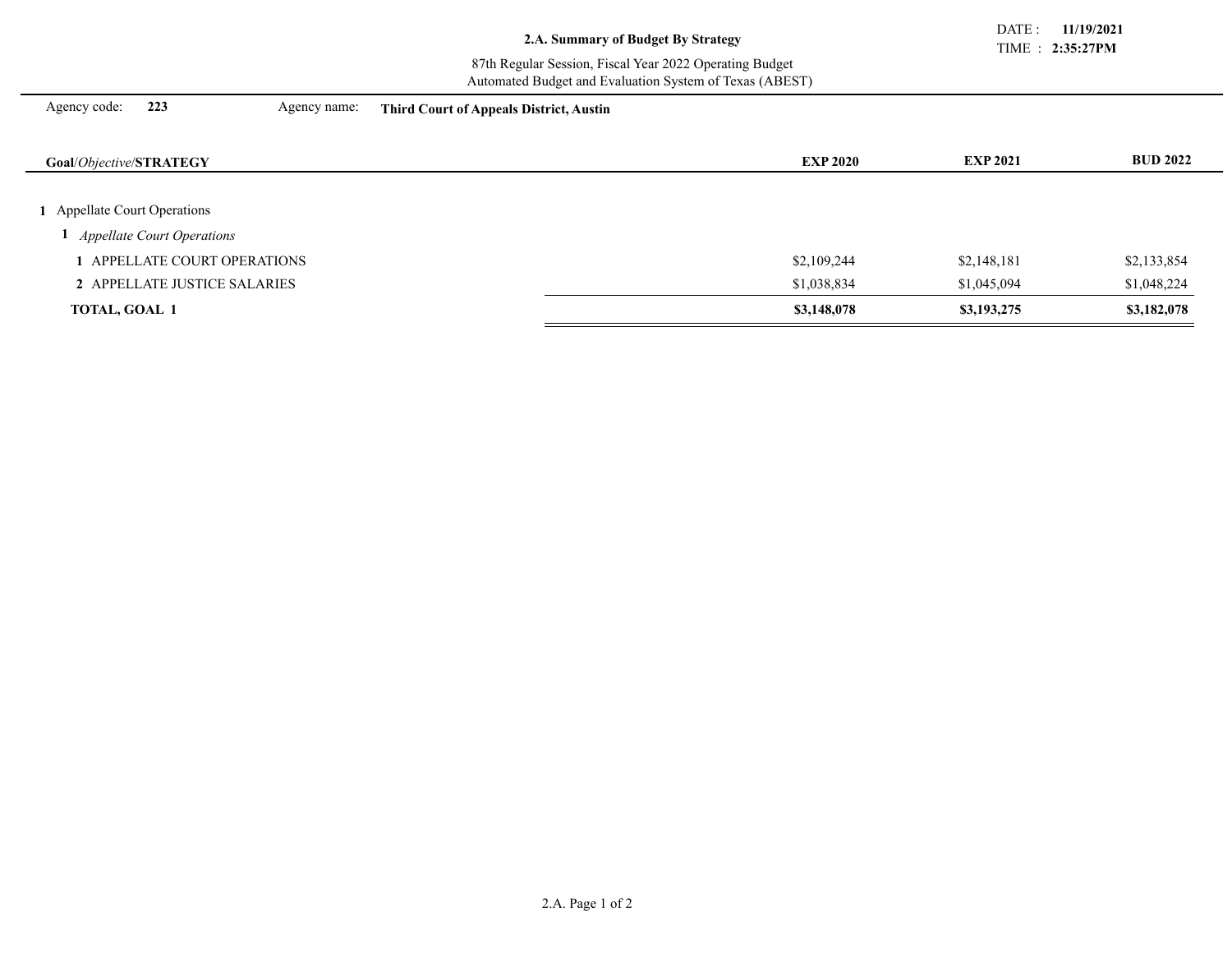TIME : **2:35:27PM** DATE : **11/19/2021**

#### 87th Regular Session, Fiscal Year 2022 Operating Budget Automated Budget and Evaluation System of Texas (ABEST)

| Agency code: |  |  | 223 |
|--------------|--|--|-----|
|--------------|--|--|-----|

Agency code: **223** Agency name: **Third Court of Appeals District, Austin**

| Goal/Objective/STRATEGY               | <b>EXP 2020</b> | <b>EXP 2021</b> | <b>BUD 2022</b> |
|---------------------------------------|-----------------|-----------------|-----------------|
|                                       |                 |                 |                 |
| <b>General Revenue Funds:</b>         |                 |                 |                 |
| General Revenue Fund                  | \$2,924,002     | \$2,967,739     | \$2,952,178     |
|                                       | \$2,924,002     | \$2,967,739     | \$2,952,178     |
| <b>Other Funds:</b>                   |                 |                 |                 |
| 573 Judicial Fund                     | \$182,900       | \$182,900       | \$182,900       |
| 666 Appropriated Receipts             | \$5,176         | \$6,636         | \$11,000        |
| 777 Interagency Contracts             | \$36,000        | \$36,000        | \$36,000        |
|                                       | \$224,076       | \$225,536       | \$229,900       |
| <b>TOTAL, METHOD OF FINANCING</b>     | \$3,148,078     | \$3,193,275     | \$3,182,078     |
| <b>FULL TIME EQUIVALENT POSITIONS</b> | 32.0            | 31.3            | 32.0            |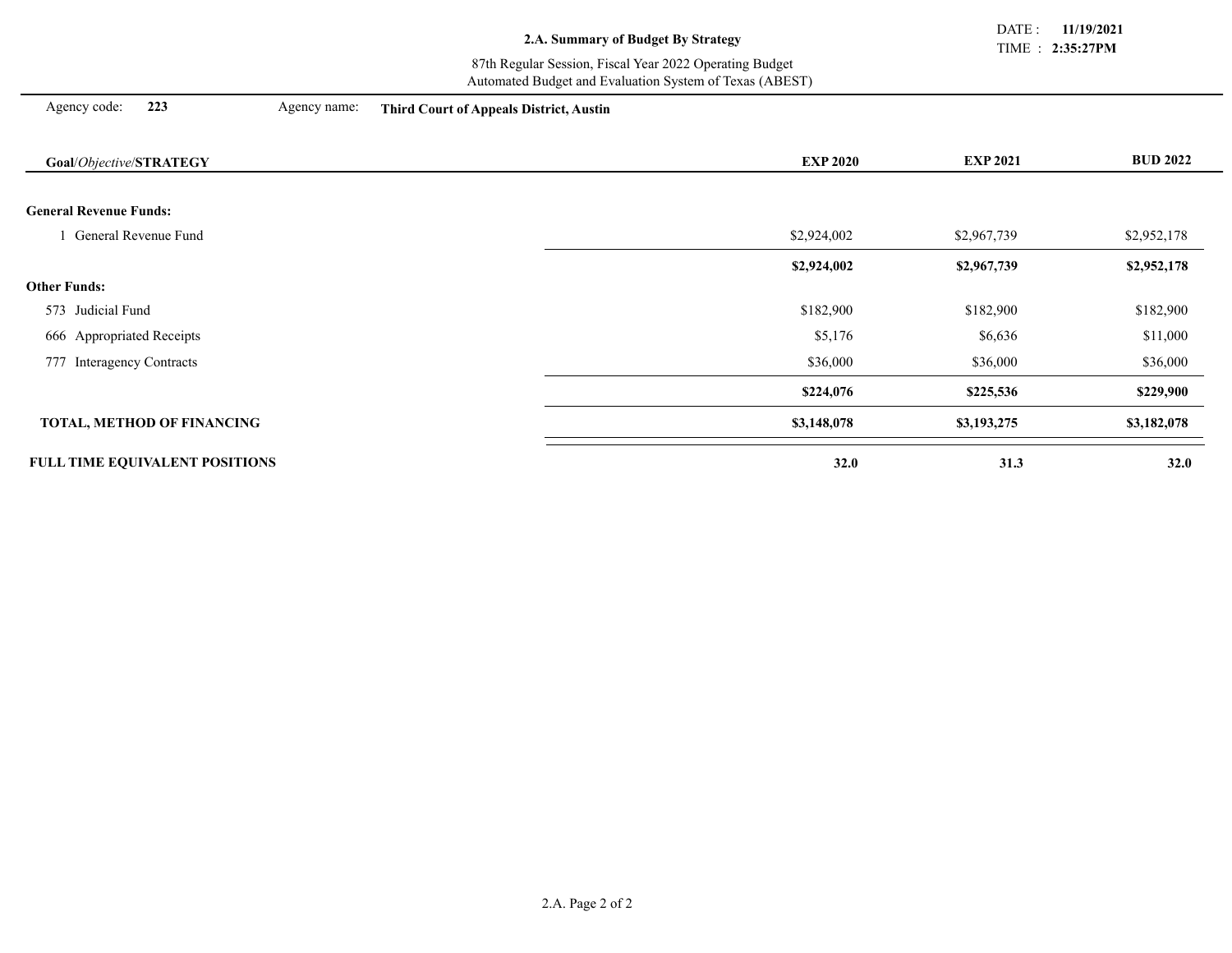87th Regular Session, Fiscal Year 2022 Operating Budget

Automated Budget and Evaluation System of Texas (ABEST)

**11/22/2021** DATE:

 **1:56:21PM** TIME:

| Agency code: | 223                                                           | Agency name: | <b>Third Court of Appeals District, Austin</b> |                    |                    |  |
|--------------|---------------------------------------------------------------|--------------|------------------------------------------------|--------------------|--------------------|--|
|              | <b>METHOD OF FINANCING</b>                                    |              | <b>Exp 2020</b>                                | Exp 2021           | <b>Bud 2022</b>    |  |
|              | <b>GENERAL REVENUE</b>                                        |              |                                                |                    |                    |  |
| 1            | General Revenue Fund                                          |              |                                                |                    |                    |  |
|              | REGULAR APPROPRIATIONS                                        |              |                                                |                    |                    |  |
|              | Regular Appropriations from MOF Table (2020-21 GAA)           |              |                                                |                    |                    |  |
|              | Regular Appropriations from MOF Table (2022-23 GAA)           |              | \$2,830,454<br>$\$0$                           | \$2,830,454<br>\$0 | \$0<br>\$2,942,788 |  |
|              | RIDER APPROPRIATION                                           |              |                                                |                    |                    |  |
|              | Art IX. Sec 18.25, Contingency on HB 2384                     |              |                                                |                    |                    |  |
|              | Comments: Reduce Strategy A.1.1, Appellate Court Operations   |              | \$(743,600)                                    | \$(743,600)        | \$0                |  |
|              | Art IX. Sec 18.25, Contingency on HB 2384                     |              | \$855,934                                      | \$862,194          | \$0                |  |
|              | Comments: Add New Strategy A.1.2, Appellate Justices Salaries |              |                                                |                    |                    |  |
|              | SUPPLEMENTAL, SPECIAL OR EMERGENCY APPROPRIATIONS             |              |                                                |                    |                    |  |
|              | Strategy A.1.2, Appellate Justices Salaries (2022-23 GAA)     |              | $\$0$                                          | \$0                | \$9,390            |  |
|              | <b>Comments: Judicial Salaries Estimated</b>                  |              |                                                |                    |                    |  |
|              | LAPSED APPROPRIATIONS                                         |              |                                                |                    |                    |  |
|              | Strategy A.1.1, Appellate Court Operations (2020-21 GAA)      |              | $\$0$                                          | \$(95)             | \$0                |  |
|              | <b>Comments:</b> Lapsed Appropriations                        |              |                                                |                    |                    |  |
|              | UNEXPENDED BALANCES AUTHORITY                                 |              |                                                |                    |                    |  |
|              | Strategy A.1.1, Appellate Court Operations (2020-21 GAA)      |              | \$(18, 786)                                    | \$18,786           | \$0                |  |
| TOTAL,       | <b>General Revenue Fund</b>                                   |              | \$2,924,002                                    | \$2,967,739        | \$2,952,178        |  |
|              |                                                               |              |                                                |                    |                    |  |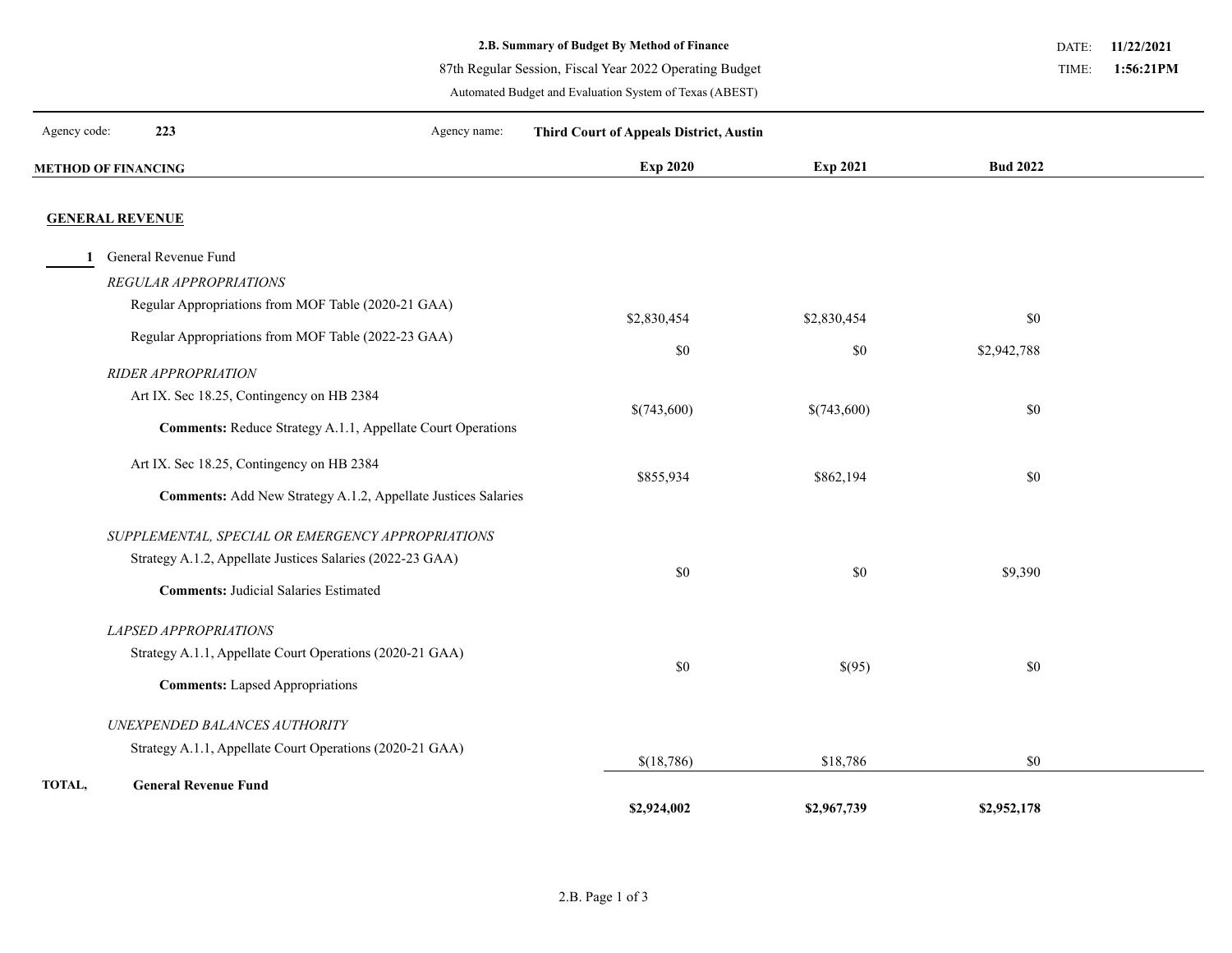87th Regular Session, Fiscal Year 2022 Operating Budget

Automated Budget and Evaluation System of Texas (ABEST)

**11/22/2021** DATE:

 **1:56:21PM** TIME:

| Agency code:       | 223                                                 | Agency name: | <b>Third Court of Appeals District, Austin</b> |             |                 |  |
|--------------------|-----------------------------------------------------|--------------|------------------------------------------------|-------------|-----------------|--|
|                    | <b>METHOD OF FINANCING</b>                          |              | Exp 2020                                       | Exp 2021    | <b>Bud 2022</b> |  |
| <b>TOTAL, ALL</b>  | <b>GENERAL REVENUE</b>                              |              | \$2,924,002                                    | \$2,967,739 | \$2,952,178     |  |
| <b>OTHER FUNDS</b> |                                                     |              |                                                |             |                 |  |
| 573                | Judicial Fund No. 573                               |              |                                                |             |                 |  |
|                    | REGULAR APPROPRIATIONS                              |              |                                                |             |                 |  |
|                    | Regular Appropriations from MOF Table (2020-21 GAA) |              | \$182,900                                      | \$182,900   | \$0             |  |
|                    | Regular Appropriations from MOF Table (2022-23 GAA) |              | $\$0$                                          | \$0         | \$182,900       |  |
| TOTAL,             | Judicial Fund No. 573                               |              | \$182,900                                      | \$182,900   | \$182,900       |  |
| 666                | <b>Appropriated Receipts</b>                        |              |                                                |             |                 |  |
|                    | REGULAR APPROPRIATIONS                              |              |                                                |             |                 |  |
|                    | Regular Appropriations from MOF Table (2020-21 GAA) |              | \$11,000                                       | \$11,000    | $\$0$           |  |
|                    | Regular Appropriations from MOF Table (2022-23 GAA) |              | $\$0$                                          | \$0         | \$11,000        |  |
|                    | LAPSED APPROPRIATIONS                               |              |                                                |             |                 |  |
|                    | Lapsed Appropriations                               |              | \$(5,824)                                      | \$(4,364)   | \$0             |  |
| TOTAL,             | <b>Appropriated Receipts</b>                        |              | \$5,176                                        | \$6,636     | \$11,000        |  |
| 777                | <b>Interagency Contracts</b>                        |              |                                                |             |                 |  |
|                    | REGULAR APPROPRIATIONS                              |              |                                                |             |                 |  |
|                    | Regular Appropriations from MOF Table (2020-21 GAA) |              | \$36,000                                       | \$36,000    | $\$0$           |  |
|                    | Regular Appropriations from MOF Table (2022-23 GAA) |              | \$0                                            | \$0         | \$36,000        |  |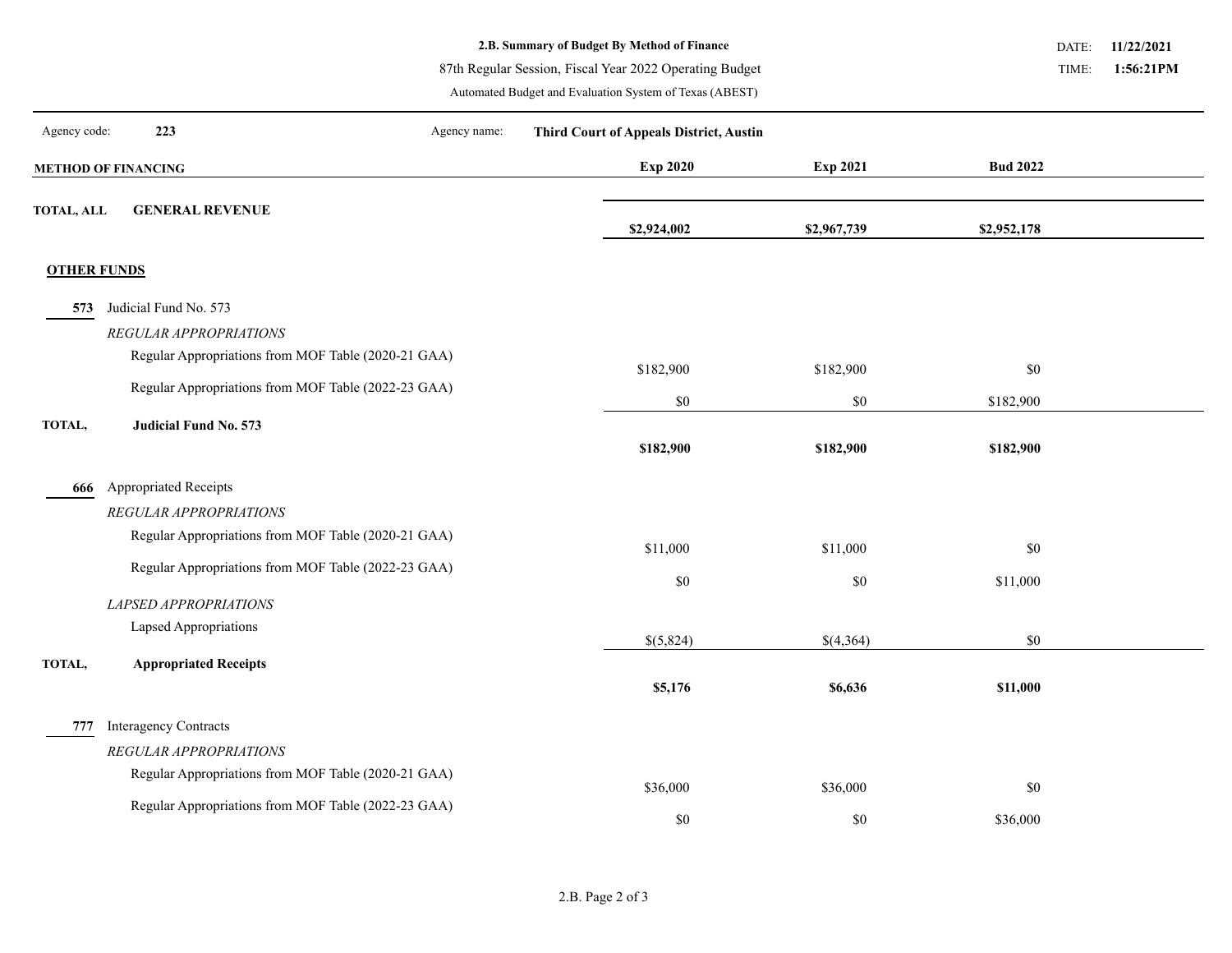87th Regular Session, Fiscal Year 2022 Operating Budget

Automated Budget and Evaluation System of Texas (ABEST)

**11/22/2021** DATE:

 **1:56:21PM** TIME:

| Agency code:                | 223                                                              | Agency name: | <b>Third Court of Appeals District, Austin</b> |             |                 |  |
|-----------------------------|------------------------------------------------------------------|--------------|------------------------------------------------|-------------|-----------------|--|
| <b>METHOD OF FINANCING</b>  |                                                                  |              | <b>Exp 2020</b>                                | Exp 2021    | <b>Bud 2022</b> |  |
| TOTAL,                      | <b>Interagency Contracts</b>                                     |              |                                                |             |                 |  |
|                             |                                                                  |              | \$36,000                                       | \$36,000    | \$36,000        |  |
| <b>TOTAL, ALL</b>           | <b>OTHER FUNDS</b>                                               |              | \$224,076                                      | \$225,536   | \$229,900       |  |
| <b>GRAND TOTAL</b>          |                                                                  |              | \$3,148,078                                    | \$3,193,275 | \$3,182,078     |  |
|                             |                                                                  |              |                                                |             |                 |  |
|                             | FULL-TIME-EQUIVALENT POSITIONS                                   |              |                                                |             |                 |  |
|                             | REGULAR APPROPRIATIONS                                           |              |                                                |             |                 |  |
|                             | Regular Appropriations from MOF Table<br>$(2020-21 \text{ GAA})$ |              | 35.0                                           | 35.0        | 0.0             |  |
|                             | Regular Appropriations from MOF Table<br>$(2022-23 \text{ GAA})$ |              | 0.0                                            | 0.0         | 32.0            |  |
|                             | UNAUTHORIZED NUMBER OVER (BELOW) CAP                             |              |                                                |             |                 |  |
|                             | Unauthorized Number Over (Below) Cap                             |              | (3.0)                                          | (3.7)       | 0.0             |  |
| <b>TOTAL, ADJUSTED FTES</b> |                                                                  |              | 32.0                                           | 31.3        | 32.0            |  |

### **NUMBER OF 100% FEDERALLY FUNDED FTEs**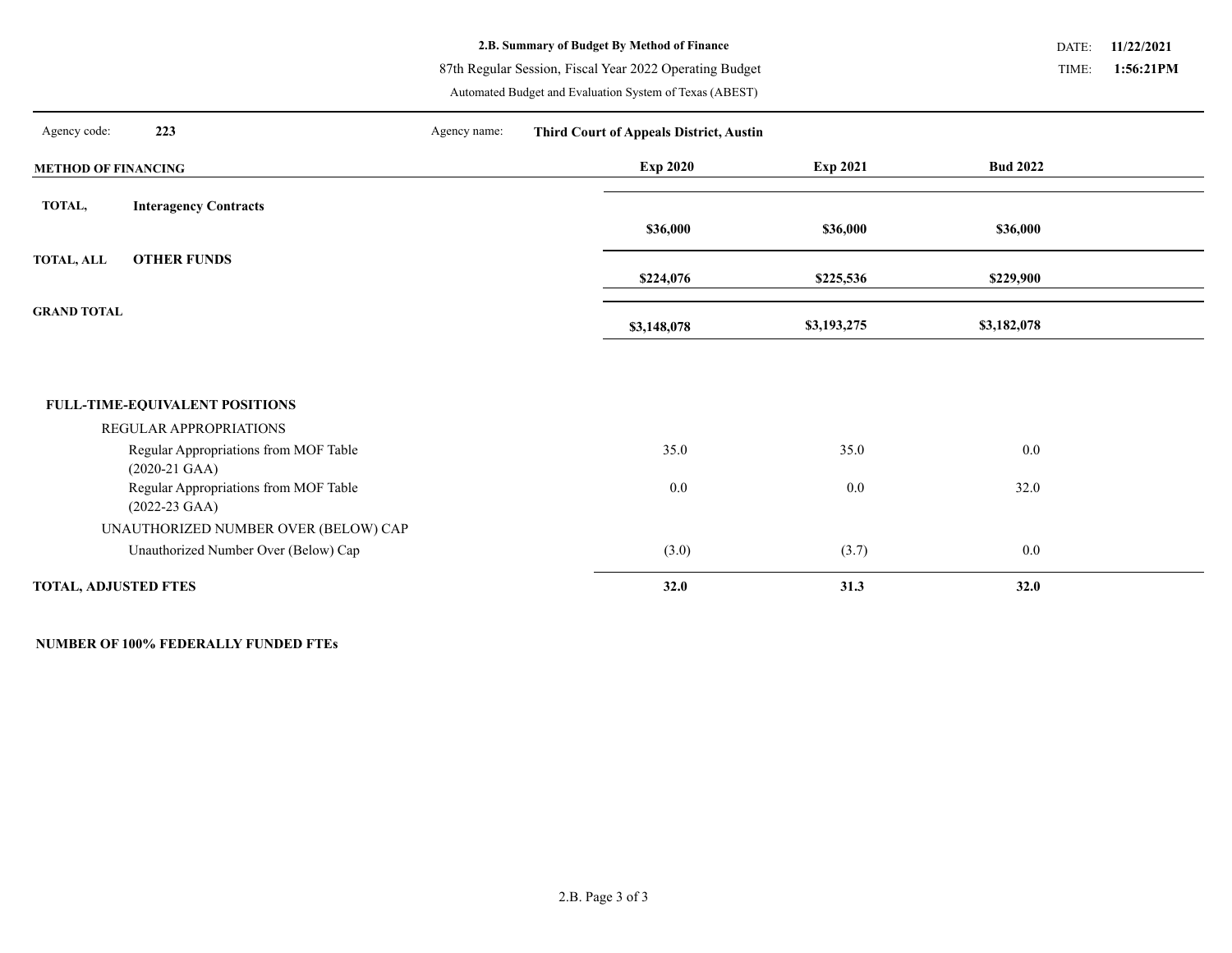Automated Budget and Evaluation System of Texas (ABEST) 87th Regular Session, Fiscal Year 2022 Operating Budget

| Agency code:             | 223                        | Agency name: | <b>Third Court of Appeals District, Austin</b> |                 |                 |  |
|--------------------------|----------------------------|--------------|------------------------------------------------|-----------------|-----------------|--|
| <b>OBJECT OF EXPENSE</b> |                            |              | <b>EXP 2020</b>                                | <b>EXP 2021</b> | <b>BUD 2022</b> |  |
|                          |                            |              |                                                |                 |                 |  |
| 1001                     | <b>SALARIES AND WAGES</b>  |              | \$3,054,253                                    | \$2,997,278     | \$3,063,341     |  |
| 1002                     | OTHER PERSONNEL COSTS      |              | \$78,769                                       | \$175,484       | \$96,157        |  |
| 2003                     | <b>CONSUMABLE SUPPLIES</b> |              | $\$0$                                          | \$2,722         | \$5,000         |  |
| 2006                     | <b>RENT - BUILDING</b>     |              | \$810                                          | \$810           | \$1,080         |  |
| 2009                     | OTHER OPERATING EXPENSE    |              | \$14,246                                       | \$16,981        | \$16,500        |  |
|                          |                            |              |                                                |                 |                 |  |
|                          | <b>Agency Total</b>        |              | \$3,148,078                                    | \$3,193,275     | \$3,182,078     |  |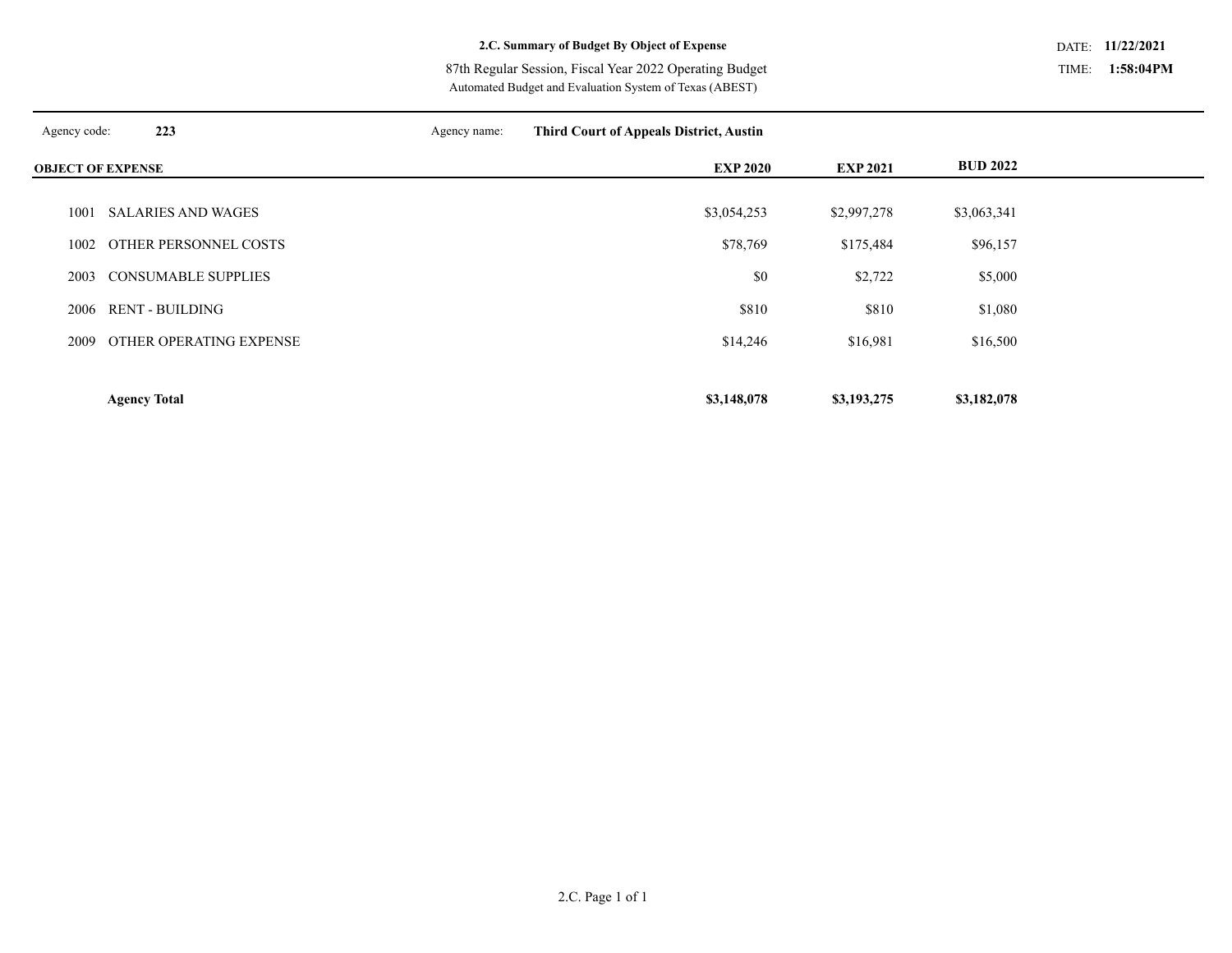# **2.D. Summary of Budget By Objective Outcomes**

Date : **11/22/2021**

Time: **1:59:08PM**

# 87th Regular Session, Fiscal Year 2022 Operating Budget

Automated Budget and Evaluation system of Texas (ABEST)

Agency code: **223** Agency name: **Third Court of Appeals District, Austin** 

|            | Goal/ <i>Objective</i> / <b>OUTCOME</b>                       | <b>Exp 2020</b> | <b>Exp 2021</b> | <b>Bud2022</b> |
|------------|---------------------------------------------------------------|-----------------|-----------------|----------------|
|            | <b>Appellate Court Operations</b>                             |                 |                 |                |
|            | <b>Appellate Court Operations</b>                             |                 |                 |                |
| <b>KEY</b> | <b>1 Clearance Rate</b>                                       | $116.72~\%$     | $107.54~\%$     | $100.00\%$     |
| <b>KEY</b> | 2 Percentage of Cases Under Submission for Less Than One Year | $100.00\%$      | 98.76 %         | $100.00 \%$    |
| <b>KEY</b> | 3 Percentage of Cases Pending for Less Than Two Years         | $100.00\%$      | $100.00\%$      | $100.00\%$     |
|            |                                                               |                 |                 |                |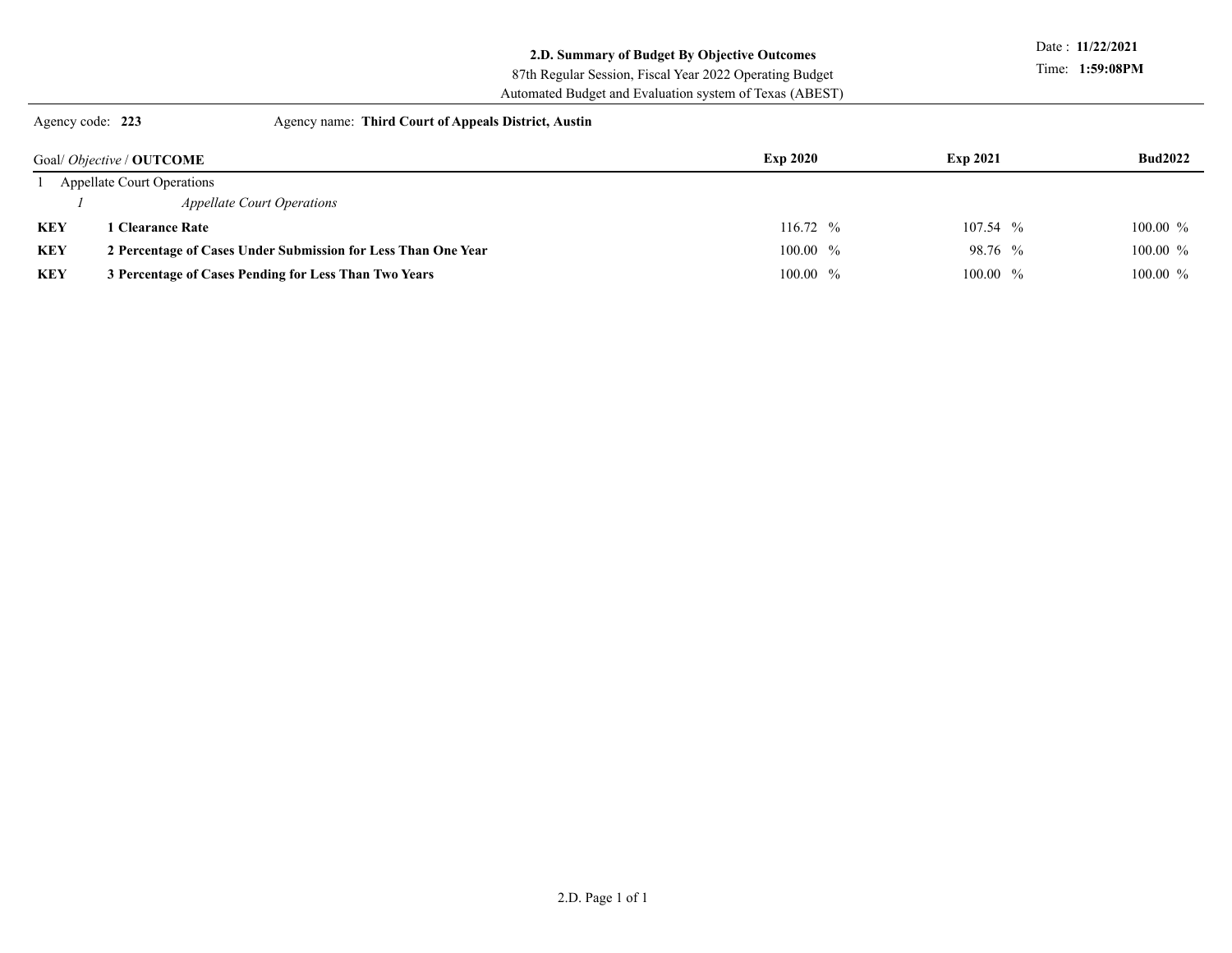87th Regular Session, Fiscal Year 2022 Operating Budget Automated Budget and Evaluation System of Texas (ABEST)

| Agency code:                       | 223                  | Agency name:                          | <b>Third Court of Appeals District, Austin</b> |                 |                     |                 |                    |
|------------------------------------|----------------------|---------------------------------------|------------------------------------------------|-----------------|---------------------|-----------------|--------------------|
| GOAL:                              |                      | Appellate Court Operations            |                                                |                 |                     |                 |                    |
| <b>OBJECTIVE:</b>                  | $\mathbf{1}$         | <b>Appellate Court Operations</b>     |                                                |                 | Service Categories: |                 |                    |
| STRATEGY:                          | $\mathbf{1}$         | <b>Appellate Court Operations</b>     |                                                |                 | 01<br>Service:      | A.2<br>Income:  | <b>B.3</b><br>Age: |
| <b>CODE</b>                        |                      | <b>DESCRIPTION</b>                    |                                                | <b>EXP 2020</b> | <b>EXP 2021</b>     | <b>BUD 2022</b> |                    |
| <b>Output Measures:</b>            |                      |                                       |                                                |                 |                     |                 |                    |
|                                    |                      | 1 Number of Civil Cases Disposed      |                                                | 500.00          | 440.00              | 531.00          |                    |
|                                    |                      | 2 Number of Criminal Cases Disposed   |                                                | 254.00          | 202.00              | 262.00          |                    |
| <b>Explanatory/Input Measures:</b> |                      |                                       |                                                |                 |                     |                 |                    |
|                                    |                      | 1 Number of Civil Cases Filed         |                                                | 587.00          | 556.00              | 606.00          |                    |
|                                    |                      | 2 Number of Criminal Cases Filed      |                                                | 271.00          | 140.00              | 324.00          |                    |
|                                    |                      | 3 Number of Cases Transferred in      |                                                | 0.00            | 2.00                | 0.00            |                    |
|                                    |                      | 4 Number of Cases Transferred out     |                                                | 212.00          | 101.00              | 138.00          |                    |
| <b>Objects of Expense:</b>         |                      |                                       |                                                |                 |                     |                 |                    |
| 1001 SALARIES AND WAGES            |                      |                                       |                                                | \$2,034,853     | \$1,977,878         | \$2,043,941     |                    |
|                                    |                      | 1002 OTHER PERSONNEL COSTS            |                                                | \$59,335        | \$149,790           | \$67,333        |                    |
|                                    |                      | 2003 CONSUMABLE SUPPLIES              |                                                | \$0             | \$2,722             | \$5,000         |                    |
| 2006 RENT - BUILDING               |                      |                                       |                                                | \$810           | \$810               | \$1,080         |                    |
|                                    |                      | 2009 OTHER OPERATING EXPENSE          |                                                | \$14,246        | \$16,981            | \$16,500        |                    |
| TOTAL, OBJECT OF EXPENSE           |                      |                                       |                                                | \$2,109,244     | \$2,148,181         | \$2,133,854     |                    |
| <b>Method of Financing:</b>        |                      |                                       |                                                |                 |                     |                 |                    |
|                                    | General Revenue Fund |                                       |                                                | \$2,068,068     | \$2,105,545         | \$2,086,854     |                    |
|                                    |                      | SUBTOTAL, MOF (GENERAL REVENUE FUNDS) |                                                | \$2,068,068     | \$2,105,545         | \$2,086,854     |                    |
| <b>Method of Financing:</b>        |                      |                                       |                                                |                 |                     |                 |                    |
| 666 Appropriated Receipts          |                      |                                       |                                                | \$5,176         | \$6,636             | \$11,000        |                    |
| 777 Interagency Contracts          |                      |                                       |                                                | \$36,000        | \$36,000            | \$36,000        |                    |
|                                    |                      | SUBTOTAL, MOF (OTHER FUNDS)           |                                                | \$41,176        | \$42,636            | \$47,000        |                    |
|                                    |                      |                                       |                                                |                 |                     |                 |                    |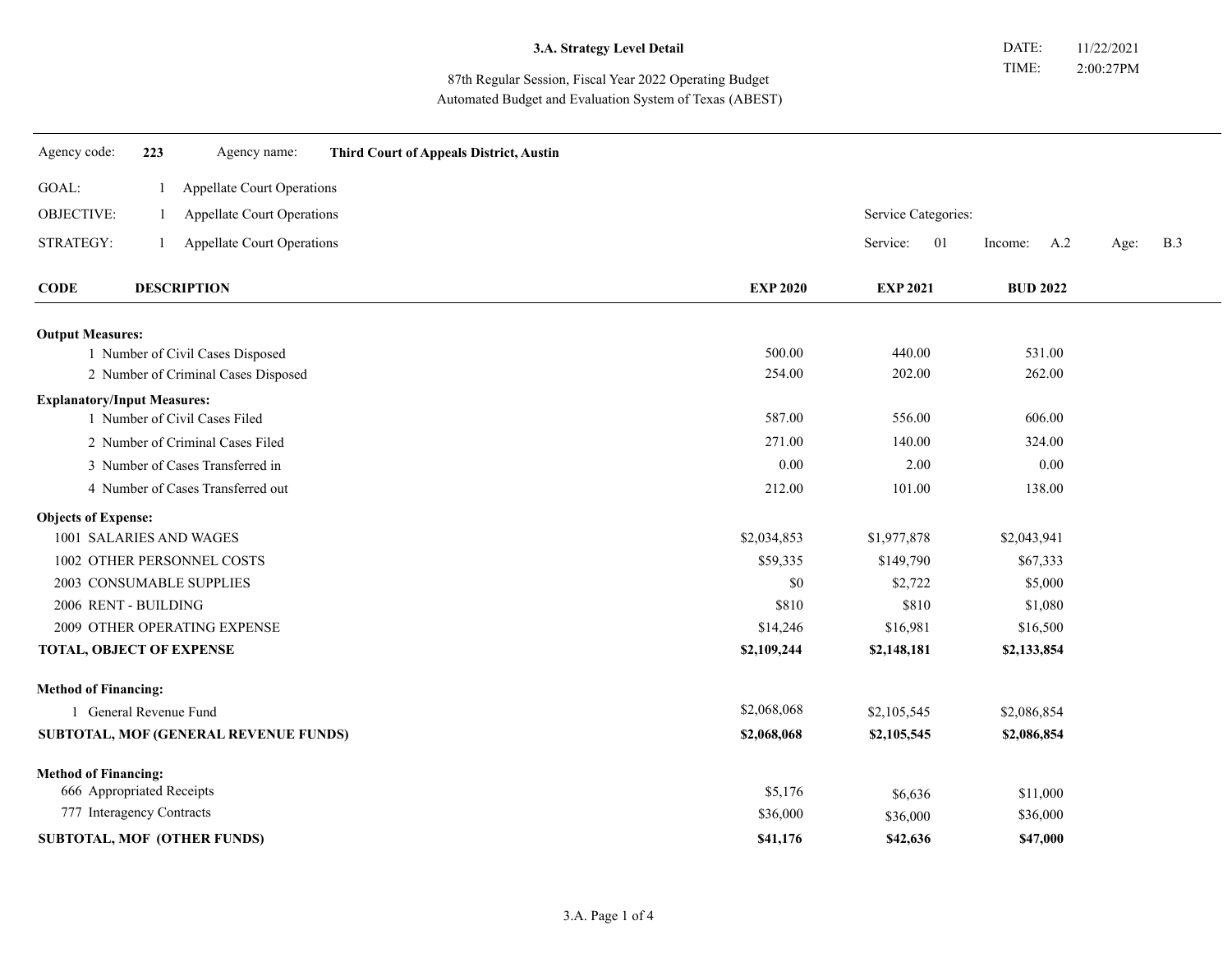87th Regular Session, Fiscal Year 2022 Operating Budget Automated Budget and Evaluation System of Texas (ABEST)

| Agency code:                      | 223 | Agency name:                           | <b>Third Court of Appeals District, Austin</b> |                 |                     |                 |                    |
|-----------------------------------|-----|----------------------------------------|------------------------------------------------|-----------------|---------------------|-----------------|--------------------|
| GOAL:                             |     | <b>Appellate Court Operations</b>      |                                                |                 |                     |                 |                    |
| <b>OBJECTIVE:</b>                 |     | <b>Appellate Court Operations</b>      |                                                |                 | Service Categories: |                 |                    |
| STRATEGY:                         |     | <b>Appellate Court Operations</b>      |                                                |                 | Service:<br>01      | A.2<br>Income:  | <b>B.3</b><br>Age: |
| <b>CODE</b>                       |     | <b>DESCRIPTION</b>                     |                                                | <b>EXP 2020</b> | <b>EXP 2021</b>     | <b>BUD 2022</b> |                    |
|                                   |     |                                        |                                                |                 |                     |                 |                    |
| <b>TOTAL, METHOD OF FINANCE :</b> |     |                                        |                                                | \$2,109,244     | \$2,148,181         | \$2,133,854     |                    |
|                                   |     | <b>FULL TIME EQUIVALENT POSITIONS:</b> |                                                | 26.0            | 25.3                | 26.0            |                    |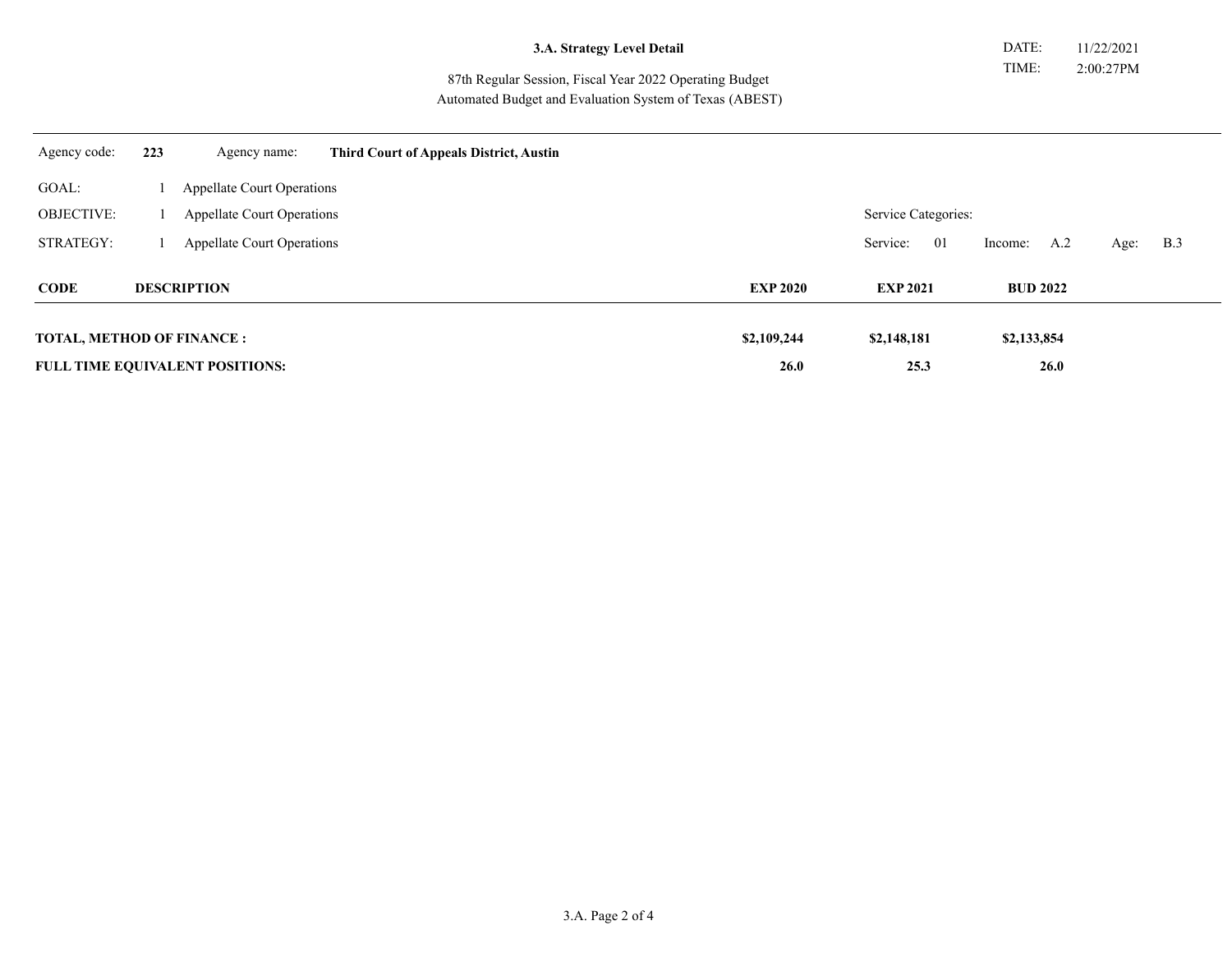87th Regular Session, Fiscal Year 2022 Operating Budget Automated Budget and Evaluation System of Texas (ABEST)

| Agency code:                          | 223                               | Agency name:                | <b>Third Court of Appeals District, Austin</b>              |                 |                     |                 |            |  |
|---------------------------------------|-----------------------------------|-----------------------------|-------------------------------------------------------------|-----------------|---------------------|-----------------|------------|--|
| GOAL:                                 |                                   | Appellate Court Operations  |                                                             |                 |                     |                 |            |  |
| OBJECTIVE:                            | <b>Appellate Court Operations</b> |                             |                                                             |                 | Service Categories: |                 |            |  |
| STRATEGY:                             |                                   |                             | 2 Appellate Justice Salaries. Estimated and Nontransferable |                 | Service:<br>NA      | NA<br>Income:   | NA<br>Age: |  |
| <b>CODE</b>                           |                                   | <b>DESCRIPTION</b>          |                                                             | <b>EXP 2020</b> | <b>EXP 2021</b>     | <b>BUD 2022</b> |            |  |
| <b>Objects of Expense:</b>            |                                   |                             |                                                             |                 |                     |                 |            |  |
| 1001 SALARIES AND WAGES               |                                   |                             |                                                             | \$1,019,400     | \$1,019,400         | \$1,019,400     |            |  |
| 1002 OTHER PERSONNEL COSTS            |                                   |                             |                                                             | \$19,434        | \$25,694            | \$28,824        |            |  |
| <b>TOTAL, OBJECT OF EXPENSE</b>       |                                   |                             |                                                             | \$1,038,834     | \$1,045,094         | \$1,048,224     |            |  |
| <b>Method of Financing:</b>           |                                   |                             |                                                             |                 |                     |                 |            |  |
| General Revenue Fund                  |                                   |                             |                                                             | \$855,934       | \$862,194           | \$865,324       |            |  |
| SUBTOTAL, MOF (GENERAL REVENUE FUNDS) |                                   |                             |                                                             | \$855,934       | \$862,194           | \$865,324       |            |  |
| <b>Method of Financing:</b>           |                                   |                             |                                                             |                 |                     |                 |            |  |
| 573 Judicial Fund                     |                                   |                             |                                                             | \$182,900       | \$182,900           | \$182,900       |            |  |
|                                       |                                   | SUBTOTAL, MOF (OTHER FUNDS) |                                                             | \$182,900       | \$182,900           | \$182,900       |            |  |
| TOTAL, METHOD OF FINANCE :            |                                   |                             |                                                             | \$1,038,834     | \$1,045,094         | \$1,048,224     |            |  |
| FULL TIME EQUIVALENT POSITIONS:       |                                   |                             | 6.0                                                         | 6.0             | 6.0                 |                 |            |  |